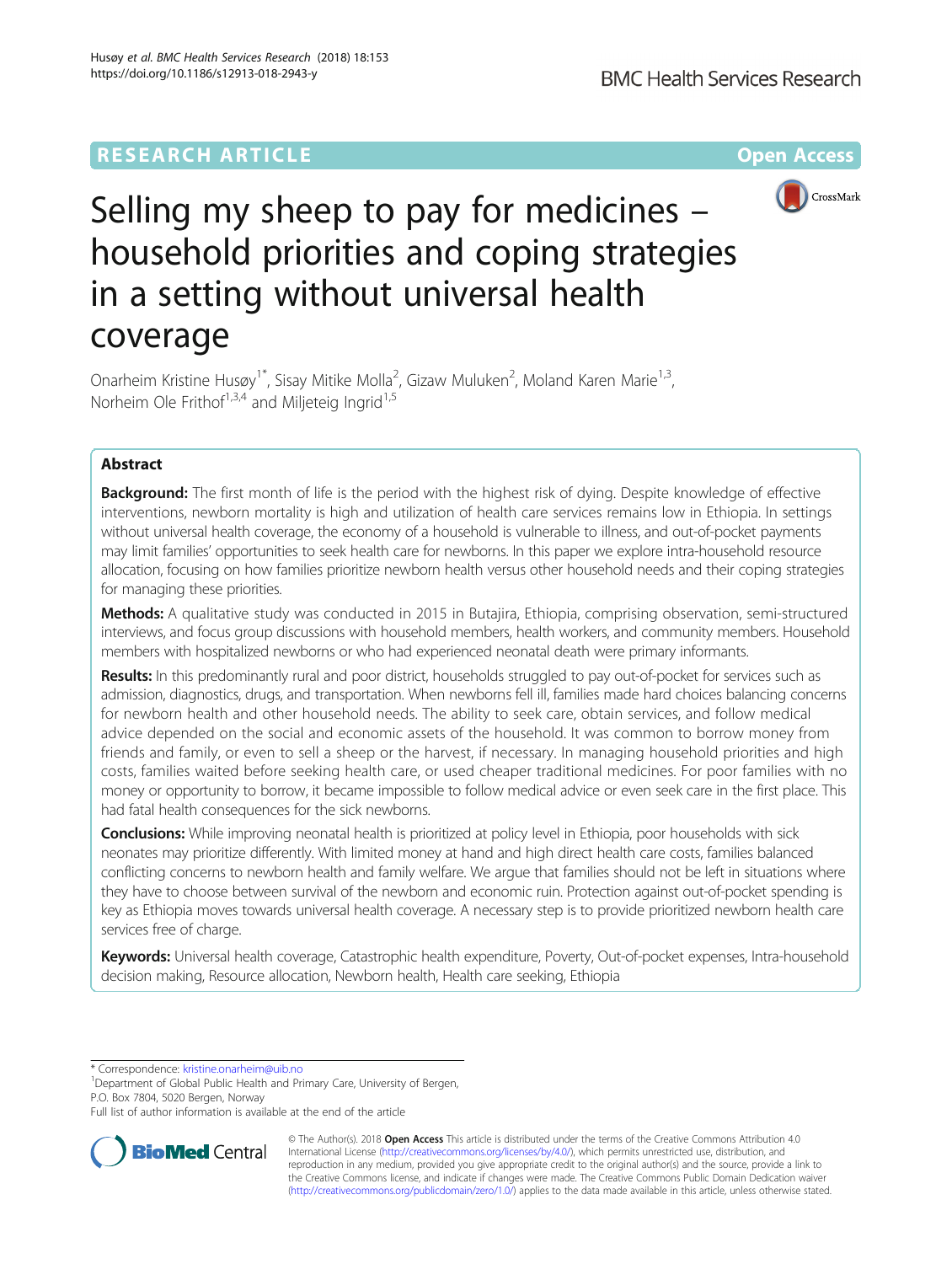### **Background**

I had nothing and I sold the only sheep I had to get treatment for my child. Before my child got sick, I was planning for the future; if the sheep gave birth I could send my children to school. So after I sold my sheep, my plan will fail… When the sheep is not there, what would I do in the future?

(Focus group discussion, mother, rural Ethiopia)

In settings where user fees are high and patients and their families have to pay out-of-pocket for health care services, dilemmas arise regarding the use of available household resources: Should the family give priority to the needs of the sick patient, or the needs of the rest of the family?

Health care systems aim to improve the health and wellbeing of their populations. Closely tied to this objective is the need to avoid impoverishment when households use health care services. The interconnected relationship between health and financial risk protection has been framed as universal health coverage (UHC), which aims to ensure that everyone obtains the health care services they need without exposing them to financial hardship  $[1, 2]$  $[1, 2]$  $[1, 2]$  $[1, 2]$ . The World Health Organization (WHO) recommends financial reforms of health care systems and incorporation of concerns for equity and fairness when countries move towards realization of UHC  $[1, 3]$  $[1, 3]$  $[1, 3]$  $[1, 3]$ . UHC has affirmed its global importance as one of the Sustainable Development Goal (SDG) targets [\[2](#page-10-0)], and has received attention in national policy and planning. The promising momentum built around UHC needs to be translated into plans and implementation, and many countries have a long way to go. Despite the commitment to the ambitious goal of UHC, direct payments for using health care services, known as out-of-pockets (OOP) payments [[4\]](#page-10-0), contribute to half of total health expenditure in low income countries [\[5](#page-10-0)]. Without risk pooling through publicly financed health care systems, the economies of households remain vulnerable to illness. In health care systems that rely largely on OOP payments, health care costs can keep or push patients and their families into poverty [[6,](#page-10-0) [7](#page-10-0)]. In response to high costs and limited health insurance options, households commonly rely on informal insurance through borrowing money and selling assets, known as financial coping strategies [\[7](#page-10-0), [8](#page-10-0)]. In the short run, these strategies can work as buffers and make it possible for families to pay, but in the long run the effects can be damaging for the households and their resources [[7,](#page-10-0) [9](#page-10-0), [10\]](#page-10-0). When OOP payments exceed 40% of the household income after basic needs are met, they can be described as catastrophic [\[7](#page-10-0)]. A study from 2007 estimated that 150 million people globally suffer from catastrophic health spending every year [\[11](#page-10-0)], indicating the severity of the problem.

One country in which OOP payments are high is Ethiopia, where this study was conducted. Ethiopia is a low-income country in eastern Africa [\[12\]](#page-10-0). Remarkable development has been seen in an annual growth between 8 and 12% of gross domestic product (GDP) during the past five years  $[12]$  $[12]$ , and through an increase of 9.1 years in life expectancy (from 56.1 to 65.2 years) between 2005 and 2015 [[13](#page-10-0)]. While these trends are promising, one third of its population of almost 100 million lives below the poverty line [[12\]](#page-10-0).

The total health expenditures per GDP – both public and private – increased from 2.8% in 1995 to 4.7% in 2013 [[5\]](#page-10-0) (see Table [1\)](#page-2-0), but are still far from the Abuja Declaration's pledge to allocate 15% of the budget to health. The Ethiopian health care system is underfinanced in absolute numbers. In 2014, the health expenditure per capita was \$27, which is substantially lower than what is recommended to uphold access to primary care services in lowincome countries (\$86) [[14](#page-10-0), [15\]](#page-10-0). Financing of health care services rely on OOP payments, and 34% of health care expenses are covered by households [\[15\]](#page-10-0). In this context, Ethiopia's ambitious commitment to UHC seems warranted. The national health care system, primary care services and preventive care have been scaled-up through investments in health centers and community health workers (health extension workers). Further, communitybased health insurance and social health insurance programs have been piloted in a selection of woredas (districts)  $[16, 17]$  $[16, 17]$  $[16, 17]$ . However, the increase in utilization of health care services is slow and the majority of the population remains uncovered by health insurance [[18](#page-10-0), [19](#page-10-0)].

Every year, worldwide, 2.6 million newborns do not make it through their first 28 days of life [\[20](#page-10-0), [21](#page-10-0)]. The major causes of neonatal deaths are preterm birth complications, intrapartum-related complications, and sepsis [[22\]](#page-10-0). Despite the magnitude of the problem and knowledge of effective health care services for treating and preventing these conditions [\[23](#page-10-0)], the decline in mortality has been slower for newborns than for older children [[20\]](#page-10-0). Although newborn mortality in Ethiopia declined from 47 to 29 newborn deaths per 1000 live births between 2005 and 2016 [[18](#page-10-0)], neonatal disorders contributed to 14% of the burden of disease and 61,600 newborns deaths [[24](#page-11-0)]. Newborn health has been prioritized in Ethiopian health plans, which has put emphasis on upgrading the quality of child and maternal health services and facilities [\[25](#page-11-0)]. Increasing utilization of effective interventions could avert newborn deaths [\[23](#page-10-0)], but coverage of essential newborn health care services remains low and unequally distributed. A newborn from a poor family, rural area or which the mother has low education is less likely to receive health services than other newborns (see Table [2](#page-2-0)) [\[18](#page-10-0), [19](#page-10-0)]. Ethiopian households pay a larger share of health expenditures for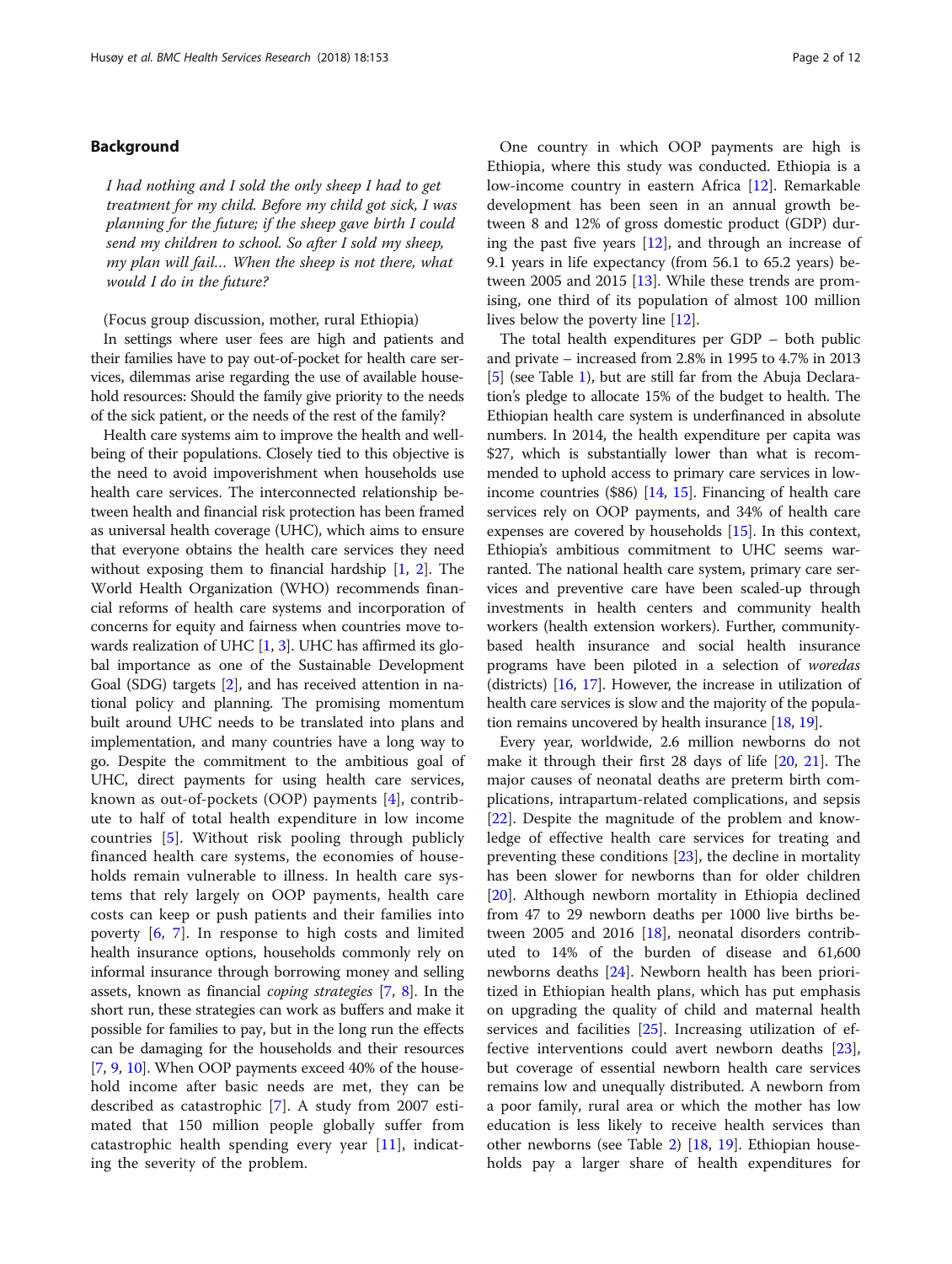|                                                                            | Ethiopia                  | World             |
|----------------------------------------------------------------------------|---------------------------|-------------------|
| Annual GDP growth [12]                                                     | 9.6%                      | 2.6%              |
| Gini index [16, 51]                                                        | 33.2                      | 70.5              |
| Population living below the poverty line<br>(<\$1.90 a day (2011 PPP) [12] | 33.5%                     | 12.7%             |
| Tax revenue (of GDP in 2011) [12]                                          | 9.2%                      | 12.9%             |
| OOP expenses for health care covered<br>by households [15]                 | General: 34% Children 48% |                   |
| OOP per total health expenditure [5]                                       | 42.9%                     | 20.6% (31.3% SSA) |
| Total health expenditure per GDP [5]                                       |                           |                   |
| 1995                                                                       | 2.8%                      | 6.0% (4.5% SSA)   |
| 2013                                                                       | 4.7%                      | 7.1% (5.5% SSA)   |
| Total health expenditure per capita 2014 (US\$) [5]                        | 27                        | 1061              |

<span id="page-2-0"></span>Table 1 Economic development, poverty and health care financing

GDP gross domestic product, PPP purchasing power parity, OOP out-of-pocket, SSA sub-Saharan Africa

children (48%) than for adults (34%) [\[15](#page-10-0)], pointing to the importance of studying family priorities. Globally, the literature on user-fees and utilization of newborn health care services is limited, and there are no studies from Ethiopia. The few studies that exist on OOP payments of hospital care for sick newborns find that costs are high, in particular for inpatient services and longer stays, where payments often exceed family income in low income families [[26](#page-11-0), [27\]](#page-11-0). Beyond the problem of health service delivery, structural barriers and social norms influence health care seeking. Earlier studies have shown a delay in recognition of personhood in Ethiopia, with implications for newborn illness and death [\[28](#page-11-0)].

In this setting without UHC, it becomes crucial to understand how families make choices about care seeking for newborns and health care spending. Decision making at the household level can be understood as intra-household resource allocation, where families make decisions about expenditures on health care, food,

|  | Table 2 Use and inequality of health care services in Ethiopia |
|--|----------------------------------------------------------------|
|--|----------------------------------------------------------------|

| Background characteristics              | Delivery in a<br>health facility<br>(% ) | Postnatal checkup<br>in the first two<br>days after birth (%) |
|-----------------------------------------|------------------------------------------|---------------------------------------------------------------|
| National average                        | 26                                       | 17                                                            |
| Average by wealth quintile              |                                          |                                                               |
| Highest quintile                        | 65                                       | 41                                                            |
| Lowest quintile                         | 12                                       | 9                                                             |
| Average by residence                    |                                          |                                                               |
| Urban                                   | 79                                       | 45                                                            |
| Rural                                   | 19                                       | 13                                                            |
| Average by mother's education           |                                          |                                                               |
| Mother more than secondary<br>education | 92                                       | 54                                                            |
| Mother no education                     | 16                                       | 9                                                             |

Data from the Ethiopian Demographic and Health Survey, 2016 [[18](#page-10-0)]

transportation, and other goods. Whereas the literature on UHC has identified dilemmas and trade-offs at the policy level [\[3](#page-10-0)], little is known about how households with limited resources prioritize between health and other needs. To understand more about intra-household resource allocation, family priorities regarding care seeking for newborns are of particular importance. Sick newborns require urgent care, and cannot make decisions themselves. In this study, we aim to explore intra-household resource allocation, focusing on how families prioritize newborn health and household needs in Ethiopia. Furthermore, we seek to explore coping strategies families use to manage these priorities.

# Methods

## Study setting

The study was conducted in the semi-urban town of Butajira and surrounding rural area. Butajira is situated in Gurage Zone three hours south of Addis Ababa. This area consists of farmland, in which the literacy levels are low and the poverty rate is high [[29,](#page-11-0) [30\]](#page-11-0). The total fertility rate in the area is 5.3 [\[29\]](#page-11-0). The majority of the population are Muslims and Orthodox Christians.

Social and community-based health insurance schemes had not been implemented in Butajira at the time of data collection (October–November 2015). Butajira has one public and one private hospital to serve the population, with associated health centers in proximity of the town. The public hospital, as a part of the new three tier organization of the Ethiopian health care system, serves a population of 1–1.5 million. The hospital is open 24 h a day, and there is a health care professional on call, but services such as laboratory and radiology are fully open only during office hours on weekdays. The hospital commonly experienced shortages of drugs at the pharmacy and missing equipment. The pediatric unit consisted of 50 beds, and on weekdays one or two doctors were doing rounds at the ward.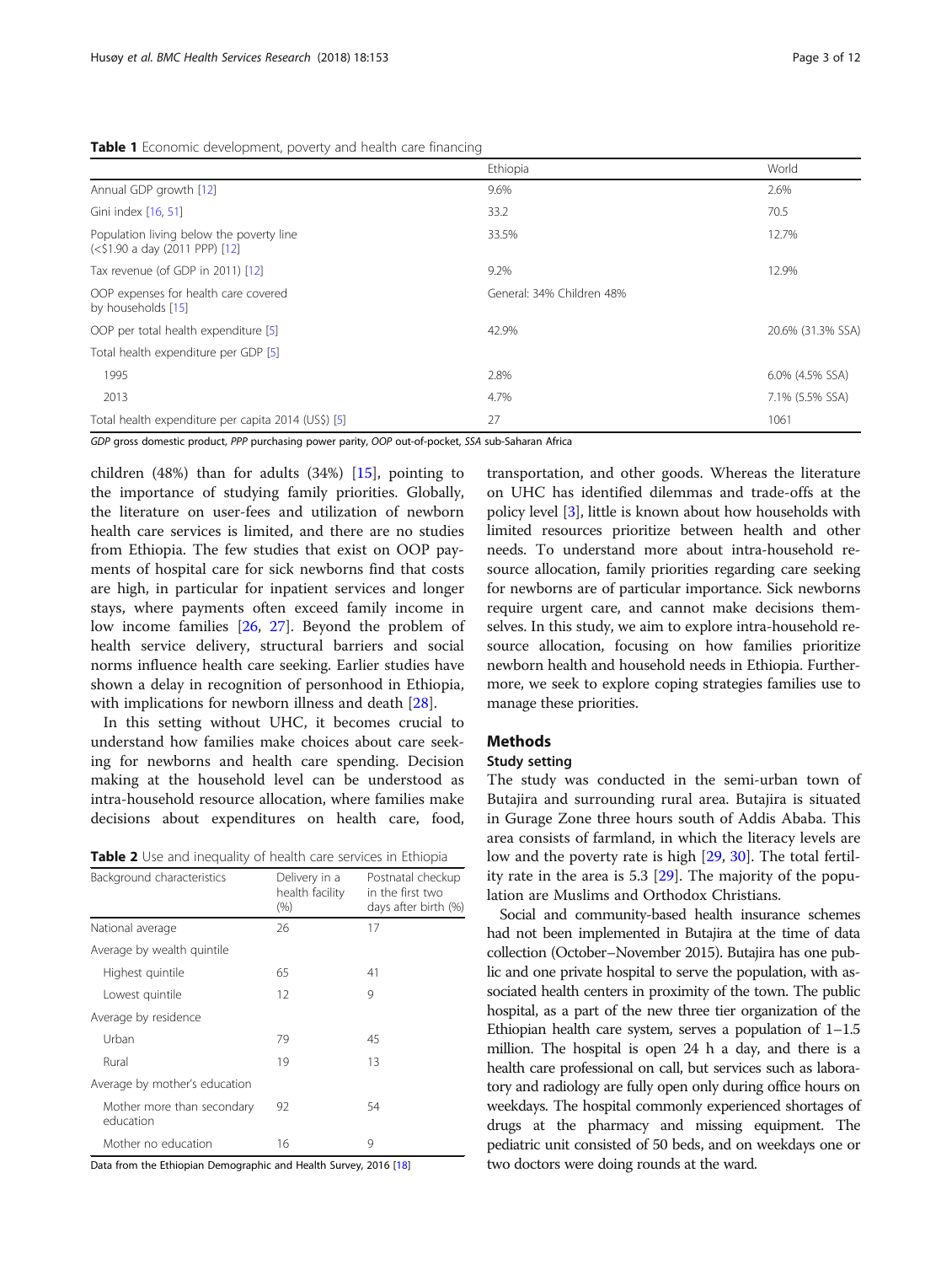In Butajira there is a health and demographic surveillance site: the Butajira Rural Health Program (BRHP). Established in 1987, BRHP registers and monitors births and deaths, and collects data on fertility and mortality in nine rural and urban kebeles (villages) [[30](#page-11-0), [31\]](#page-11-0). Information from BHRP facilitated data collection and identification of participants.

#### Data collection and analysis

We chose a qualitative study design to capture the nuances and complexities in household decision making.

Data collection methods comprised in-depth interviews (IDIs) and focus-group discussions (FGDs), as well as observation and registration of costs of drugs, diagnostics, and other health care services. We conducted 41 IDIs with focus on direct experiences of newborn illness and 7 FGDs with emphasis on community perceptions (4–8 participants per FGD). There were three categories of participants with the aim of understanding family priorities from different perspectives: 1) household members that were experiencing newborn illness or had experienced newborn deaths the previous year (IDIs), 2) health workers involved in newborn or child health care (IDIs and FGDs), and 3) community members (FGDs) (see Table 3). The triangulation in methods and type of participants was intended to increase credibility of the study. Informants were recruited purposively by the primary investigator (PI; KHO) and research assistant (RA; MG) at the hospital, and community members and health workers were recruited through collaboration with the BRHP.

The interviews focused on illness and care for the newborn, what costs the family had faced, and the impacts of seeking care for the newborn and the rest of the family. Attention was given to what was perceived as

most important for the family when making decisions about care for the newborn.

By observation in the public hospital and in the participants' homes, we aimed to gain additional understanding about family priorities and impacts of health-care seeking on the newborns and their families. Daily notes were taken and used for early analysis. Data about costs of health care services and related costs were collected in the public hospital, health center, and pharmacies, including costs of stay, drugs [\[32](#page-11-0)], equipment, procedures, diagnostics, and transportation. Interviews were conducted by the PI and RA in Amharic or English, depending on the informants' preferences.

During data collection, the PI and RA discussed the topics that came up during daily debriefings. Interview guides and focus group guides (Additional file [1\)](#page-10-0) were revised based on impressions and insights from data collection, and issues of particular interest were given further attention in subsequent interviews and in observations. The data were transcribed and translated from Amharic to English, and the written material was analyzed drawing upon qualitative content analysis [\[33](#page-11-0)]. Following preliminary analysis from data collection, the material was read in detail, organized, and coded by the PI, assisted by NVivo11 [\(https://www.qsrinternational.](https://www.qsrinternational.com/) [com/\)](https://www.qsrinternational.com/). Preliminary findings were discussed continuously by the team of authors during analysis and writing.

### Ethical considerations

The study was approved by the Institutional Review Board of the College of Health Sciences, Addis Ababa University, Ethiopia, and by the Regional Ethical Committee, Helse Vest, Norway. Informed consent (written or by fingerprint) was obtained from potential participants after they had received information about the

Table 3 Participants of in-depth interviews and focus group discussions

| <b>Lable J</b> Farticipants OF IIT GEDLET INTERVIEWS AND TOCUS GLOUP GISCUSSIONS                                                                                                                                                                                                              |                                                                                                                             |  |
|-----------------------------------------------------------------------------------------------------------------------------------------------------------------------------------------------------------------------------------------------------------------------------------------------|-----------------------------------------------------------------------------------------------------------------------------|--|
| Type of participants                                                                                                                                                                                                                                                                          | Recruitment of participants                                                                                                 |  |
| Household members experiencing newborn illness or death (18-35 years)                                                                                                                                                                                                                         |                                                                                                                             |  |
| Mother or primary caretaker of sick newborn:<br>11 IDIs at hospital during illness, 9 follow-up IDIs<br>Mother or primary caretaker who faced newborn death: 5 urban IDIs,<br>5 rural IDIs                                                                                                    | Sick newborn identified during hospital admission (> 1 day) by PI<br>Recruited through Butajira Rural Health Program (BHRP) |  |
| 1 IDI with key informant from health bureau                                                                                                                                                                                                                                                   | From health bureau                                                                                                          |  |
| Health workers involved in newborn health care (20-35 years)                                                                                                                                                                                                                                  |                                                                                                                             |  |
| 3 IDIs with Medical Doctors<br>7 IDIs with nurses and midwifes<br>1 FGD with nurses and midwifes<br>1 FGD with health extension workers (HEWs)                                                                                                                                                | From hospitals and health centers<br>From hospital, health center and kebeles, HEWs through BHRP                            |  |
| Community members (20-73 years)                                                                                                                                                                                                                                                               |                                                                                                                             |  |
| 1 FGD with women in reproductive age with child $<$ 1 year (urban)<br>1 FGD with women in reproductive age with child $<$ 1 year (rural)<br>1 FGD with husbands with wife with child $<$ 1 year (rural)<br>1 FGD with grandmothers (rural)<br>1 FGD with religious leaders and elders (urban) | From communities in three selected kebeles, recruited through BHRF                                                          |  |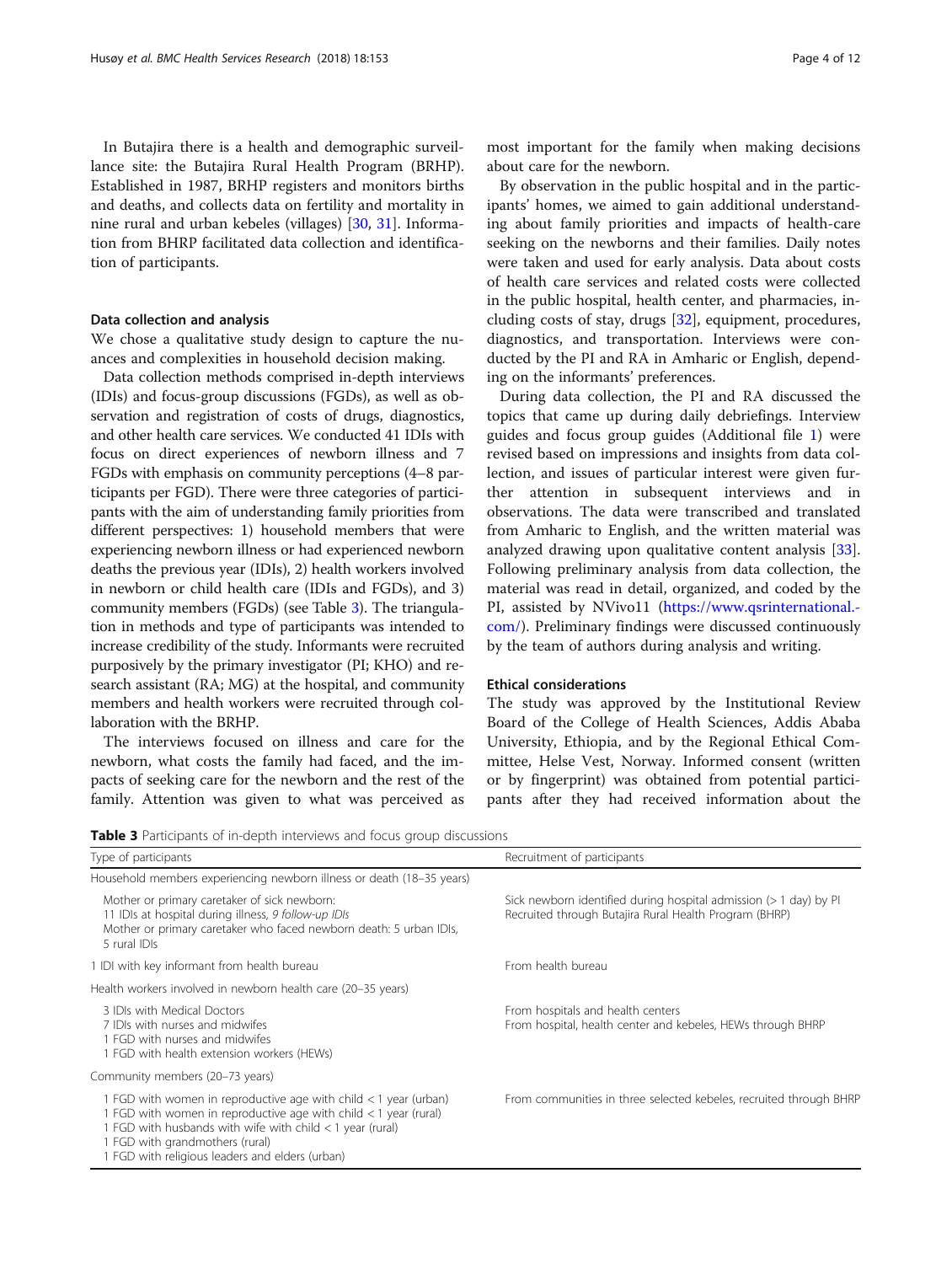study, the opportunity to take part, and indication that participation was voluntary. Participants received 100 birr (5 USD) to compensate for their time; this was a typical amount given to participants in previous studies in the area [\[34](#page-11-0)].

## Availability of data and materials

The data material cannot be made publicly available or available upon request in order to protect the identity of the participants of the study.

## Results

With limited money at hand, families had to strike between giving priority to long term economic security for the family on the one hand and taking the risk of spending scarce resources to save the life of the newborn on the other. The following section will describe how families faced tough choices between conflicting needs within the households. First, costs were perceived as a big burden, and families struggled to pay for health care and other expenses. Second, with limited money at hand, families faced hard choices, weighing concerns regarding survival of the newborn and damaging effects on the welfare of the family. Third, common coping strategies to pay for drugs, diagnostics, transportation, and other costs were to borrow from others or sell their assets. Fourth, when these coping strategies failed or were not feasible, poor families waited before seeking care or did not seek care at all, with dangerous consequences for the sick newborns.

Figure [1](#page-5-0) illustrates decisions families made in the process of seeking care, spending resources, and following health care professionals' advice. In making these decisions families used financial coping strategies and made care-seeking adjustments, and health workers made adjustments aiming to influence families' decisions and care seeking.

#### Facing high costs: 'You have to pay for everything'

The costs of seeking care could be very high, and the costs troubled family members before, during, and after having used health care services. While delivery care was provided free of charge at the public hospital, families had to pay for services when the newborn was transferred to the neonatal unit in the same hospital. Community members noted that services were said to be provided for free, but in reality there were costs 'for everything'.

First you need money for card [the hospital's individual patient record], then for laboratory, after that you need money to buy medicine and if the disease is severe, you need money for bed/ admission, IV, injection. There is nothing free at the hospital. You have to buy everything. (FGD, mothers, rural area)

Through observation at the hospital, we saw that for every new procedure or diagnostic test used, another amount was added to the bill. The families received information on how much they had to pay when they left the hospital. In addition to this bill, mothers or other household members were instructed by the doctors to buy drugs and other equipment, which could be bought at the hospital's pharmacy or outside when the drugs were not available. Services provided at health centers or by health extension workers were less expensive or for free, but mothers described that drugs and other treatment were often not available there, which made it necessary to go to the hospital to get treatment. Health workers explained how the worry about costs made some fathers prefer treatment at lower-level facilities.

In addition to the direct expenses, families faced increased spending on food or other goods while away from home. Husbands and other family members went back and forth bringing food, gathering more money, or taking care of children who remained at home. Costs for transportation to health facilities by horse, public transport or ambulance could be high. While ambulances were most often free of charge for mothers, they were difficult to get hold of during night, and payments could be required for refueling after transportation to or from rural areas. Furthermore, long-distance travel to Addis Ababa for cases of referral could cost up to 1000 birr (45 USD) for the ambulance alone.

The families we met at the hospital and in follow-up interviews experienced high OOP payments, ranging from 600 (27USD) to 7000 birr (314 USD). These expenses included fees for health services, transportation, and other expenses related to seeking health care. Family and community members repeated how these expenses hampered care seeking, caused delay in seeking care, and burdened families with economic stress and worry.

## Making hard choices: 'To treat the baby and let the family starve – Or not"

When newborns fell ill, families faced a series of decisions about seeking care, paying for care, and whether to follow medical advice (Fig. [1](#page-5-0)). Mothers and community members described the conflict between potential worsening of the baby's health on the one hand, and risking unbearable costs and consequences for the family when taking the newborn to hospital on the other.

Let us say a person has an ox with which he farms his land. If he sells this ox to be able to pay for treatment for his child, he will have nothing to fend his family with. In the end the family will be starved. They view this situation as a harmful thing. On the other hand, if he pays and treats his child, that is something you could call useful. (FGD, nurses and midwives, urban area)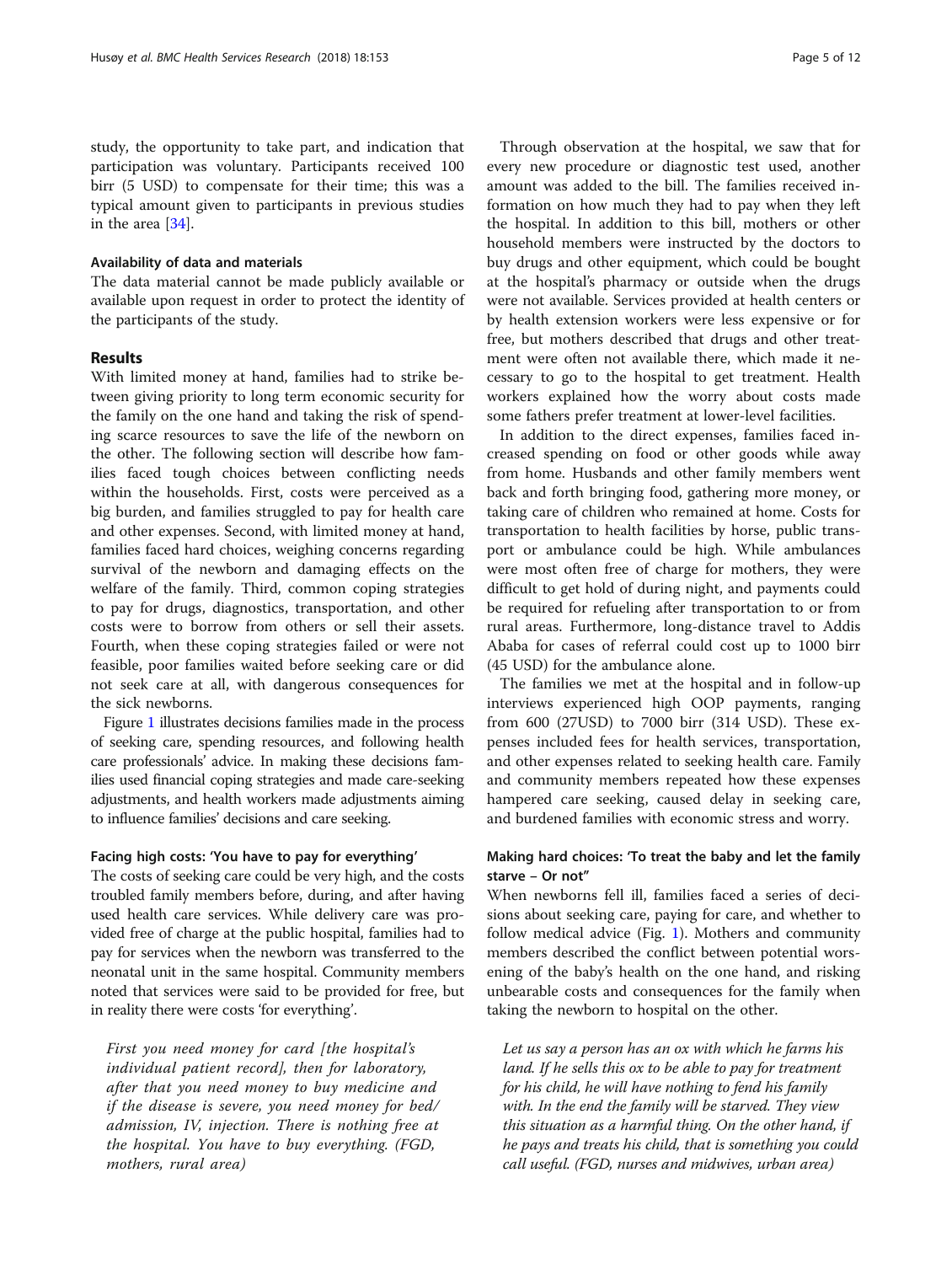<span id="page-5-0"></span>

Mothers and fathers who had experienced newborn illness or death, health workers, and community members all emphasized the challenges of making these choices, but had somewhat diverging opinions on how these concerns should be weighted.

What mattered most to many mothers was saving the baby. When the baby was born too early or would not suck or in some other way needed care, mothers explained that they would seek care even if that meant leaving other children back home or selling their belongings.

Human life and money are different things. Money is such a thing that we can get it if we work, but human life is irreversible if it's once lost… It is understandable to think about the money, but whatever the fee is, there is nothing more precious than life. So we decided to bring him to health facility and spent all our

money. We try to balance based on what we have, but we are worried about the money. (Mother experiencing newborn illness 6, urban area)

Fathers and community members expressed worry regarding other family members and the consequences that seeking health care for the newborn would have on them. They stated that they could not be concerned only about the newborn, but had to think about the rest of the family as well. Health workers had experienced that when newborns and older children were admitted for longer stays, with high costs, but little improvement, fathers wanted to leave the hospital. As head of households, fathers were concerned about the family as a whole.

They don't want to spend a lot of money for one child when they have like seven or six back home. They are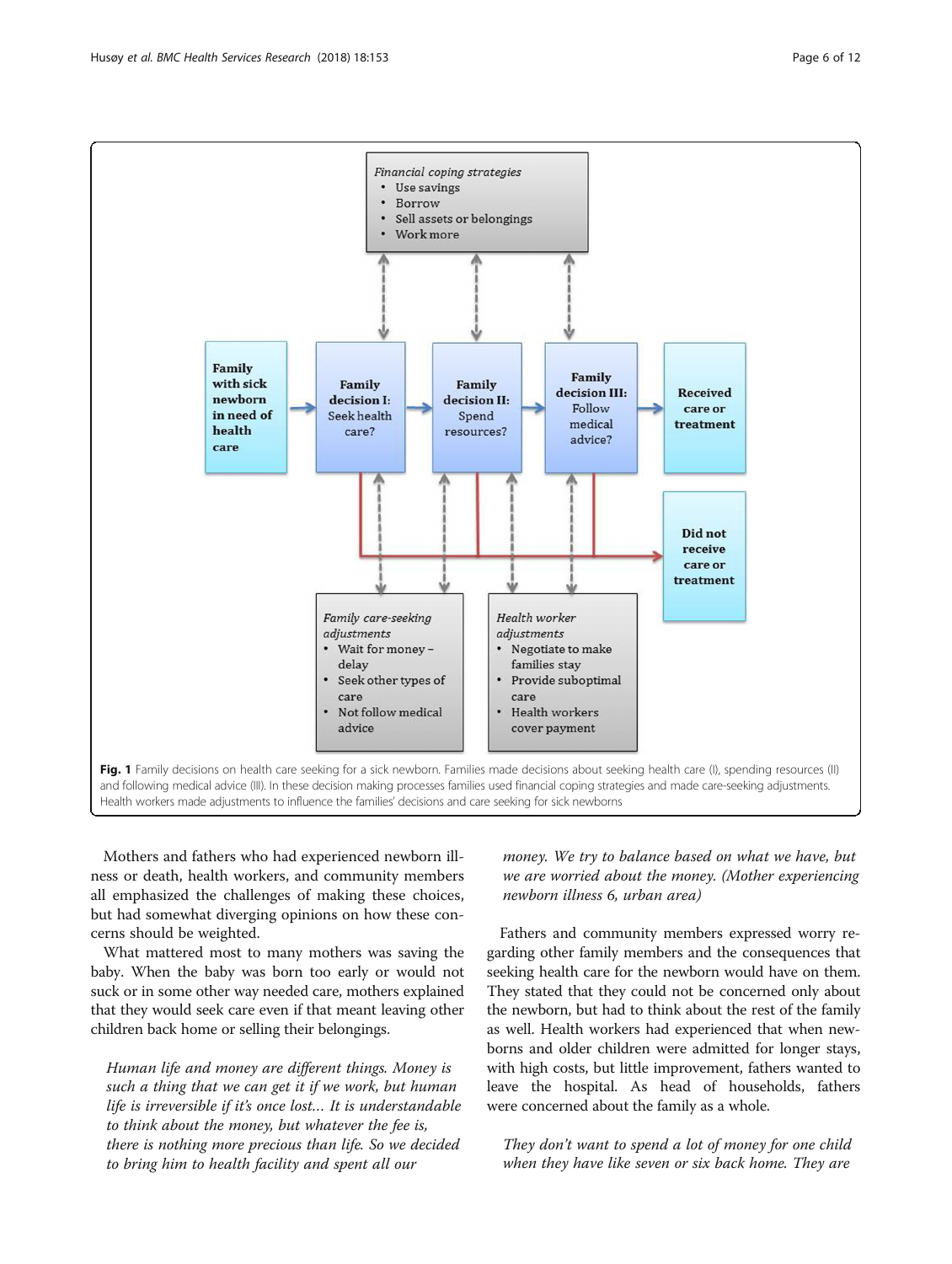trying to find other ways to deal with the problems. (Health worker 12, urban area)

Aiming to convince the families to stay, health workers explained that they negotiated with the families concerning health care for the babies. Yet, some family members would not "sacrifice the whole family for only one child". At the same time, nurses and doctors noted the lack of options for poor families, and how these families could not prioritize concerns for the baby over the family economy.

The mothers' presence at the hospital was difficult for those staying back home, as she was the primary care taker of the children and the one who managed cooking, feeding, and other needs. Mothers and family members at the hospital expressed worry about the rest of the household. Who would take care of the ones back home? Did the other children eat enough? If the parents were not at home or spent all the money on the sick newborn, the other children would suffer. One mother explained:

If I go to the hospital with my child, there is no one who can properly give food for the others, there is no one to wash them or send them to school properly. They will not go to school and also there will be no one to buy them books. (FGD, mothers, rural area)

Although the decisions and consequences for the newborns and the families varied, many families, and mothers in particular, found dealing with the burdens of illness and economic stress emotionally challenging, and experienced a sense of powerlessness. The ambiguous feelings related to the desire to take the sick baby to the hospital and the needs of the family as a whole caused worry during illness and admission. Some parents in urban areas were aware of medical treatment, and one father described the suffering when not managing to access adequate care in time. Their girl, who was born with fetal abnormalities, died while the family was mobilizing resources to go to Addis Ababa for referral.

We were planning to take her there, and we tried, but we didn't have enough money, and she died before I took her to Tikur Anbessa (tertiary hospital in Addis Ababa). I do cleaning in this city, which is how I live my life. If I stopped working to take care of her (the sick baby), my children would starve to death. I sold two hundred kg of maize, which was a reserve for future consumption of 1000 birr (45 USD), because there wasn't any other option. I was trying to get 2000 birr (90 USD). Since I didn't have enough money, she died before I took her there. I feel sad for not getting her treated; I would have felt better if she died while

getting treatment at Tikur Anbessa. I swear to God, I get a headache whenever she crosses my mind; she didn't get what she was supposed to get. The fact that I was unable to get her the treatment that she needed breaks my heart. (Father experiencing newborn death 2, urban area)

#### Finding a way to pay for care: 'Selling my sheep'

After deciding to seek care for the sick newborns, families used different strategies to manage the high expenses they experienced. When a mother worried that her baby was sick, and wished to seek care, she needed money and had to mobilize resources. It was unusual to have cash available for care when someone fell sick, and the everyday economy depended on the families' resources and exchanges of food, animals, land or other goods and assets. Many fathers were day laborers, where job opportunities and income could change from one day to the next. In these circumstances, families often had no money at hand nor were they prepared for the high expenses when someone fell ill.

People living in the rural parts of the country do not save up money, which they could use as a health insurance. They don't think they need money as a back-up if their child becomes ill. They often pawn their land or sell their herd to seek medical treatment for their sick children. Sometimes they ask us to be patient for the payments at the hospital when the money doesn't arrive on time. (FGD, nurses and midwives, urban area)

When both parents worked or the family had money available, their savings were the first option for covering the costs. However, few families had savings available, and the common strategy was to borrow from family members, friends or contacts in the neighborhood. To earn the money for repayment, the parents – often the fathers – had to work more or sell their harvest, animals or other assets. Staying at the hospital could be particularly damaging when the father lost income during the harvest season. One husband explained how they found money, and had to pay it back:

Anyone who has the capacity will take money from home. A person who doesn't have the money will borrow from close relatives or friends. In this way people will take their children to the health facility. After the child is cured the parents are obliged to pay the money they borrowed. If he has a tree that is ready he might sell some of it and pay his dept. The person may have a property like an ox, calf, sheep or goat. If the debt is small, he might sell the sheep and pay his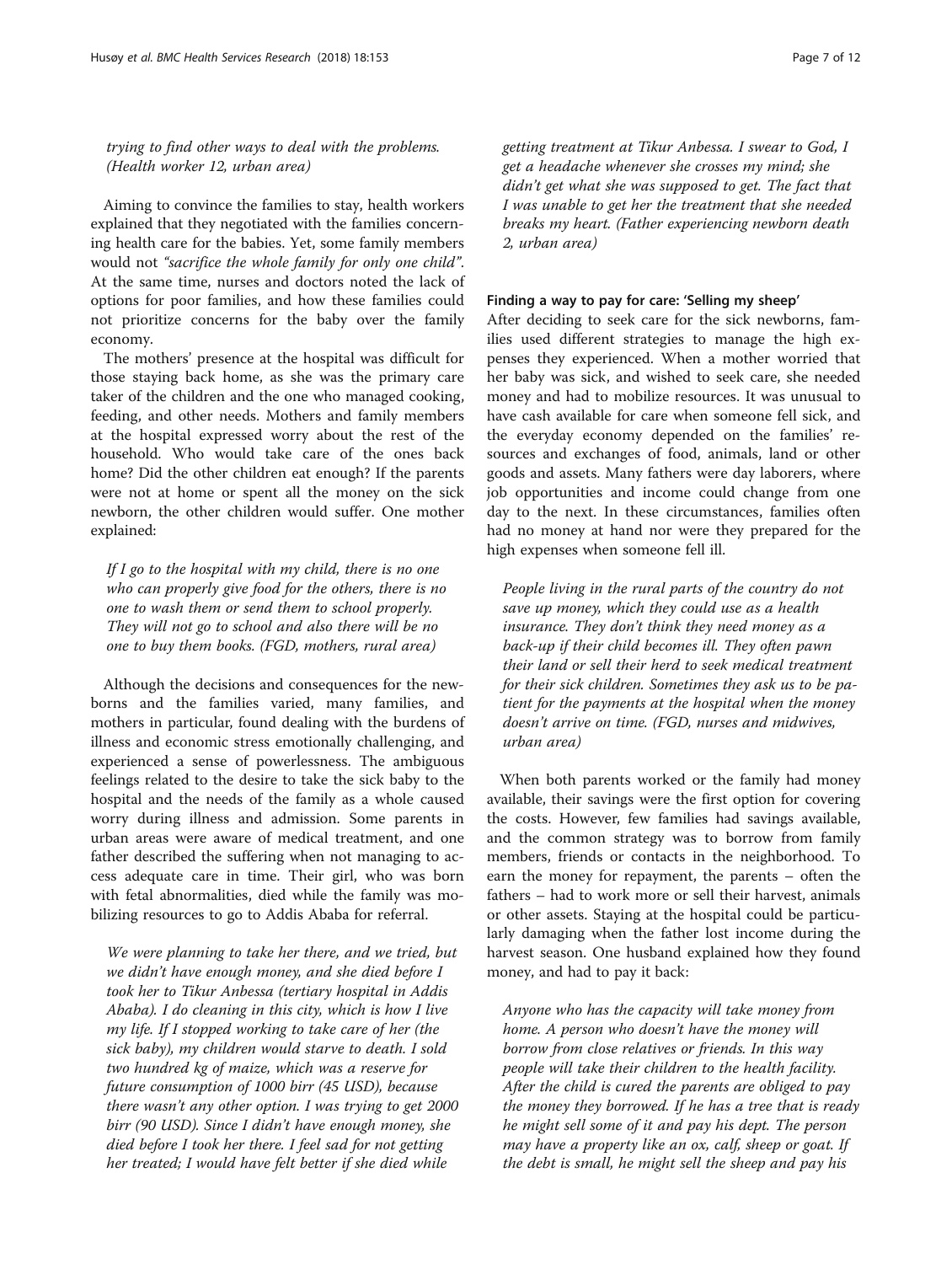debt. If the debt is large, he might sell two or three calves. If it is more than that or if his wife is ill, he has to sell the ox. (FGD, husbands, rural area)

For some, paying back their debt was very difficult. There was less money for food or other resources, and one mother explained how her husband who was in debt had to leave his family for a while.

I got treatment for my first child from the hospital and they charged us a lot of money. We did not have anything left after, and my husband was hiding. After a long time we were able to borrow money from a relative. Then we worked, and after some time we were able to pay the debt (FGD, mothers, rural area)

At the hospital, mothers and families helped each other when they were out of money. They borrowed from each other, or gave money, drugs or food to mothers who did not have anything. Almost all mothers who had been in the hospital with their babies gave or received support from others in forms of money, drinks or medicines during their stay.

None of the families had made use of health insurance, nor did they mention it as a strategy to deal with high expenses. One family explained that they had heard about the introduction of a health insurance scheme. Health workers and religious leader described that the kebele (village) had a support system to aid poor people. Health workers explained that through this system, poor families could seek support to cover treatment costs. For care to be provided for free or at a reduced rate, a letter would have to be signed by leaders in the local kebele, based on a statement from one or more witnesses about the deprived economic status of the household. Husbands noted that this could be a time-consuming process at a time where urgent care was needed.

## When there are no assets to mobilize: 'If the mother doesn't have money, how can she take the child to the health facility?'

The poorest households or families with small networks could not rely on the previously described coping strategies. Neighbors and acquaintances were hesitant to lend them money, worrying that they would not be able to pay them back. Thus, poor families altered and adjusted their care seeking in accordance with the available resources. These strategies became visible through delays in health-care seeking, use of other types of care, or inability for families to follow the given medical advice.

Only when the men have cattle, sheep and goat they will borrow – then they will be confident to receive their money by selling those assets. If someone doesn't have any assets, no one is willing to give credit. Rather, they recommend different types of traditional medicine, saying it is better to give him some plant leaves, or explaining that it might be the devil and smoke some plastic sheets – (this advice is given) because of the fear that if I give him credit, he may not return (the money). But if the person has assets they are easily willing to give. (FGD, religious leaders, urban area)

When families did not have money, they were advised by friends or neighbors to use traditional medicine, which was substantially cheaper, or that the illness was caused by evil spirits or spirit possessions. Health workers experienced that poor families came late, or with complicated cases, as they had waited a long time even days - to get money. Mothers, community members and health workers noted that this deferral resulted in complications of illness.

There were some exceptions of mothers who left home with no money to seek care for their children. However, when they did so, they were aware of a way in which they planned to recover the costs later on. Families without money or support from others were not able to go to the hospital in the first place. They waited and hoped for the baby to get better, or were trying to get money to seek care. While waiting, some sick newborns did not make it to hospital, and did not survive. Further, families with some money faced similar challenges when they had borrowed or sold what they had, and struggled to follow the advice from the doctor and nurses about further treatment or referral. Newborns that needed care that was not available at the hospital were referred to higher level care, for tests at private health clinics or to hospitals in Addis Ababa. For referrals to Addis Ababa, the expected expenses for treatment and transportation were very high, and with limited resources families could not follow the recommendations. Health workers and household members described families who had been saving money, but in the meantime the condition of the baby worsened and became critical.

The mother didn't have the means to take her baby to Tikur Anbessa (central referral and teaching hospital), and she was forced to see her baby die at home. (FGD, nurses and midwives, urban area)

Health care providers modified their recommendations in various ways if they recognized that costs were high and the fathers, or both parents, were hesitant or unable to pay. They tried to convince the family to seek care or to stay at the hospital, but if unsuccessful they suggested and provided some sort of treatment. Health workers repeatedly explained how they made use of leftover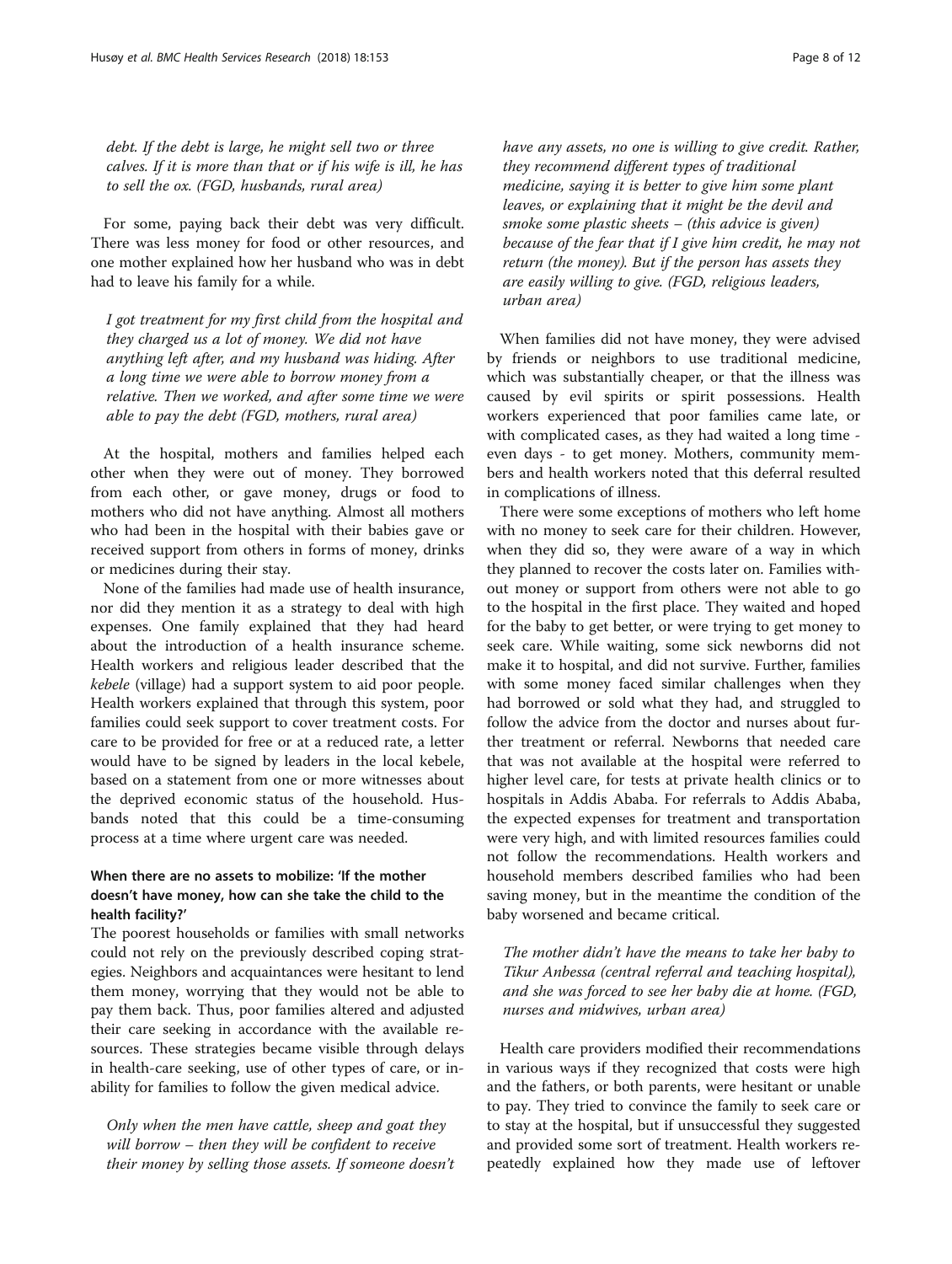medications or tried to find alternative treatment options. These could include out-patient instead of in-patient services, fewer diagnostic tests or second-best medications. For very poor families or the rare cases of abandoned children, they even paid for drugs themselves.

## Discussion

#### The health-welfare choices

This study illustrates families' real-life dilemmas when newborns fall ill in a setting without UHC. In this deprived area, high health care costs and related expenses left families in situations where they had to choose between conflicting needs: Should the family sell their sheep to seek treatment for the baby? In other words, should individual health gains be compromised for concerns for family welfare? These hard choices between the newborn and the welfare of the family played out in every decision made, illustrated by three central decision steps for families (Fig. [1](#page-5-0)). First, should the family seek care? Second, should the family spend money on health care, and if so, how should they pay for services? Third, should they follow medical advice, and if so, how would they deal with the costs? The answers to these questions and the decisions made had implications for the whole family and their future. In intra-household resource allocation, families made compromises with effects on welfare and health outcomes. On welfare, families used financial coping strategies, such as borrowing or selling. On health, families adjusted the ways in which they sought health care. For the very poor living on the margin, the informal financial support mechanisms were not available, and through waiting for money and seeking other types of care, families made compromises affecting the health of the newborn.

## Methodological concerns

Some important methodological concerns should be noted. While this study focused on affordability, services must also be available, accessible, and appropriately and equitably delivered. Bottlenecks in the health workforce, financing, and service delivery create barriers to ensure essential maternal and newborn health care [[35](#page-11-0)]. Families explained that health posts or health centers were not always effective or even open. The low quality of care at some facilities is another important reason as to why families do not seek health care [[36](#page-11-0)]. Beyond these barriers, we believe that this in-depth study has extended our understanding through descriptions of the role that family priorities and coping strategies play in care seeking.

The key informants in the study were primary care takers that had experienced newborn illness or death, which brought unique and rich descriptions of intrahousehold resource allocation in these families. Community and health worker perspectives, observations, and knowledge of health service prices enabled triangulation of the sources of information. The results were presented and discussed with key stakeholders in Butajira (April 2017), which further strengthens the trustworthiness of the study. We chose deliberately to study families' priorities and the trade-off between health and welfare in families from the perspective of newborn health. It should be noted that newborn deaths and stillbirths receive less attention than deaths of older children and adults [[28](#page-11-0)], which might delay care seeking for newborns, as compared to adults. Further study on intrahousehold resource allocation between family members is needed [\[37\]](#page-11-0).

We aimed to establish confidence in the discussion of sensitive issues through IDIs at the hospital and followup interviews at homes, and felt privileged but saddened to hear about families' hard choices and dilemmas. The PI is a Norwegian medical doctor, and her understanding has shaped research questions, data collection, and analysis. Her earlier clinical experiences are mainly from settings where high quality health care services are provided for free. Her background and values may have made her particular attentive to the role of costs in care seeking, and potentially giving less emphasis to other important aspects of seeking health care for newborns. To better understand the local setting and perceptions, norms, and values, the data collection and analysis was conducted in close collaboration with MG and MM, who have extensive experience doing research in the area. While the 'outsider' view might have limited our understanding, it also made it possible to explore questions that an 'insider' could not have asked, such as why they would give priority to the health of the newborn or to the welfare of the household.

#### Household priorities in poverty settings

Banerjee and Duflo's important work on the complex economic lives of the poor describes how people living in poverty have higher risks of unfortunate events, and how changes in income or high expenses have relatively larger impacts on their already limited expenditures [[38](#page-11-0)]. High health care expenses can be a burden, or even a catastrophe, for patients and their families, and can lead to impoverishment. In Butajira, as seen elsewhere [\[7,](#page-10-0) [9](#page-10-0)–[11](#page-10-0)], financial coping strategies, such as borrowing money and selling assets, were used as a source of informal insurance that enabled families to seek care. However, the poor cannot rely on the same coping mechanisms, and are not protected against catastrophic health expenditure through these informal community-based strategies [[38](#page-11-0)–[40\]](#page-11-0). This study described how families experiencing illness in a setting without social and community-based health insurance faced large economic stress and high OOP expenses. This seemed to be in particular damaging for the poor, who did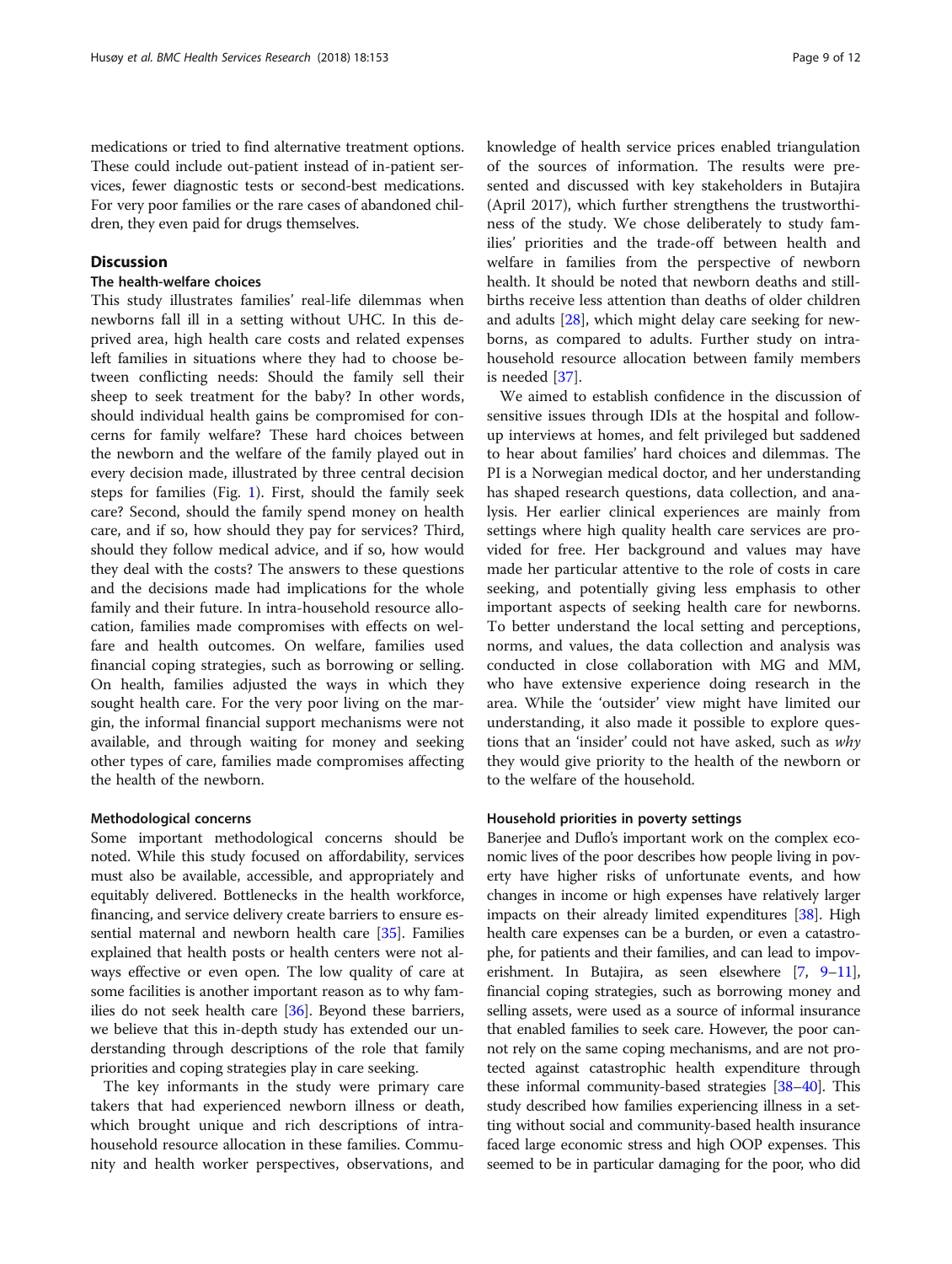not have access to financial coping strategies and made adjustments when choosing if and when to seek care.

The circumstances in Butajira – with high poverty, low literacy, and varying quality and availability of care – shaped families' abilities to make choices. Despite aspirations and expressed wishes to seek care, the unbearable costs of care and concern for the family's future represented a persistent challenge. From a societal perspective, we argue that these families and patients – and in particular poor families – did not have the opportunity to seek health care and be healthy. Amartya Sen, in his capabilities approach, argues that policies should be judged based on the freedoms or capabilities people have to 'lead the kind of lives they value – and have reason to value' [[41](#page-11-0)]. Therefore, when studying household priorities, we must also look at their capacity to make free choices [[41,](#page-11-0) [42](#page-11-0)]. Families' decisions that directly or indirectly delayed care seeking in Butajira can be understood as a choice between family welfare and newborn health, where poor families gave priority to family welfare over newborn health. Others could claim that the repeated efforts by family members to seek care, despite harmful consequences, imply that they might have chosen to seek care if they had money, but were limited by actual opportunities. We argue that the ability to pay was decisive for the actual opportunity to seek health care, and that families, and in particular the newborns, do not have the capability to lead the kinds of lives we assume they would have reason to value. Building on Sen's approach we argue that, from a societal perspective, this injustice must be addressed by policies that secure families actual opportunities to seeking- and paying for care.

## UHC, financial risk protection, and newborn health care services in Ethiopia

Child and maternal health services are supposed to be provided free of charge at the health center level, but families struggled with high expenses for newborn care at the hospital. Formal health insurance was not available in Butajira, and the ability to seek care, pay, and follow medical advice depended on the economic situation of the household. This finding illustrates the reality of patients and their families in a health care system that relies on OOP spending [[5](#page-10-0)], and is in line with other studies describing the large burden of OOP costs in Ethiopia [[43](#page-11-0), [44](#page-11-0)]. In realization of UHC, WHO recommends that national policy makers set priorities regarding which services to cover, who should be covered, and how to proceed from OOP spending towards prepayment systems [[1](#page-10-0), [3\]](#page-10-0). OOP expenses cannot be eliminated for all services at once, and WHO recommends eliminating co-payments on high-priority services [\[3\]](#page-10-0), which can be promoted through prepayment and risk pooling by using health insurance schemes and reimbursement systems. The burden of newborn mortality remains high, and

Although there are limitations in the quality of published studies, removal of user fees has generally been associated with increased utilization of health care services [\[45,](#page-11-0) [46](#page-11-0)]. However, studies have shown disruptive effects when userfee removal is implemented in unstable health systems [[47](#page-11-0)], and the varying impact on health outcomes highlights the importance of quality of care [[48](#page-11-0)]. The removal of user fees may have positive effects on welfare, seen in the reduction of OOP expenses and catastrophic health expenditure [[40](#page-11-0), [49\]](#page-11-0). One year after abolishing user fees for children in Burkina Faso, the risk of households experiencing expenses at health facilities was reduced by two-thirds [\[49](#page-11-0)]. In Ethiopia, a pilot community-based health insurance scheme was introduced in 13 woredas (districts) in 2011. The pilot found increases in outpatient health care utilization and reductions in the need to borrow [[16](#page-10-0), [17](#page-10-0)]. Current efforts under the Ethiopian Health Insurance Agency to introduce voluntary community-based health insurance to individuals and families in the informal sector, and compulsory social health insurance through the formal sector, are promising steps in accelerating progress towards UHC [[50](#page-11-0)]. However, these initiatives are not scaled-up nationwide yet, leaving 95% of the population without health insurance [\[18\]](#page-10-0). Further, coverage of high priority newborn health services remains low, as seen in slow increase of postnatal care from 7% in 2005 to 17% in 2016 [\[18,](#page-10-0) [19](#page-10-0)]. With this as a backdrop, our findings illustrates that the reality is far from the ambitious goal of UHC, and efforts must be accelerated to realize UHC.

## Conclusions

When countries move towards UHC, financial risk protection from catastrophic spending on health care is essential for improved health and in avoiding harmful effects on family welfare. This study describes how families in Butajira, without risk pooling and prepayment systems in place, faced hard choices when their newborns fell ill. In intra-households resource allocation families balanced conflicting concerns to newborn health and family welfare. To manage and cope with the high costs, families borrowed money, sold assets and adjusted their care seeking. From a societal perspective, we argue that families should not be left in situations where they have to choose between health and welfare, between the survival of the newborn and selling their sheep. Steps towards UHC and efforts to secure financial risk protection through implementation of community-based health insurance and social health insurance are promising. Prioritized essential child-health services, including neonatal health care services, should be delivered free of charge to protect against financial catastrophe and to improve newborn survival.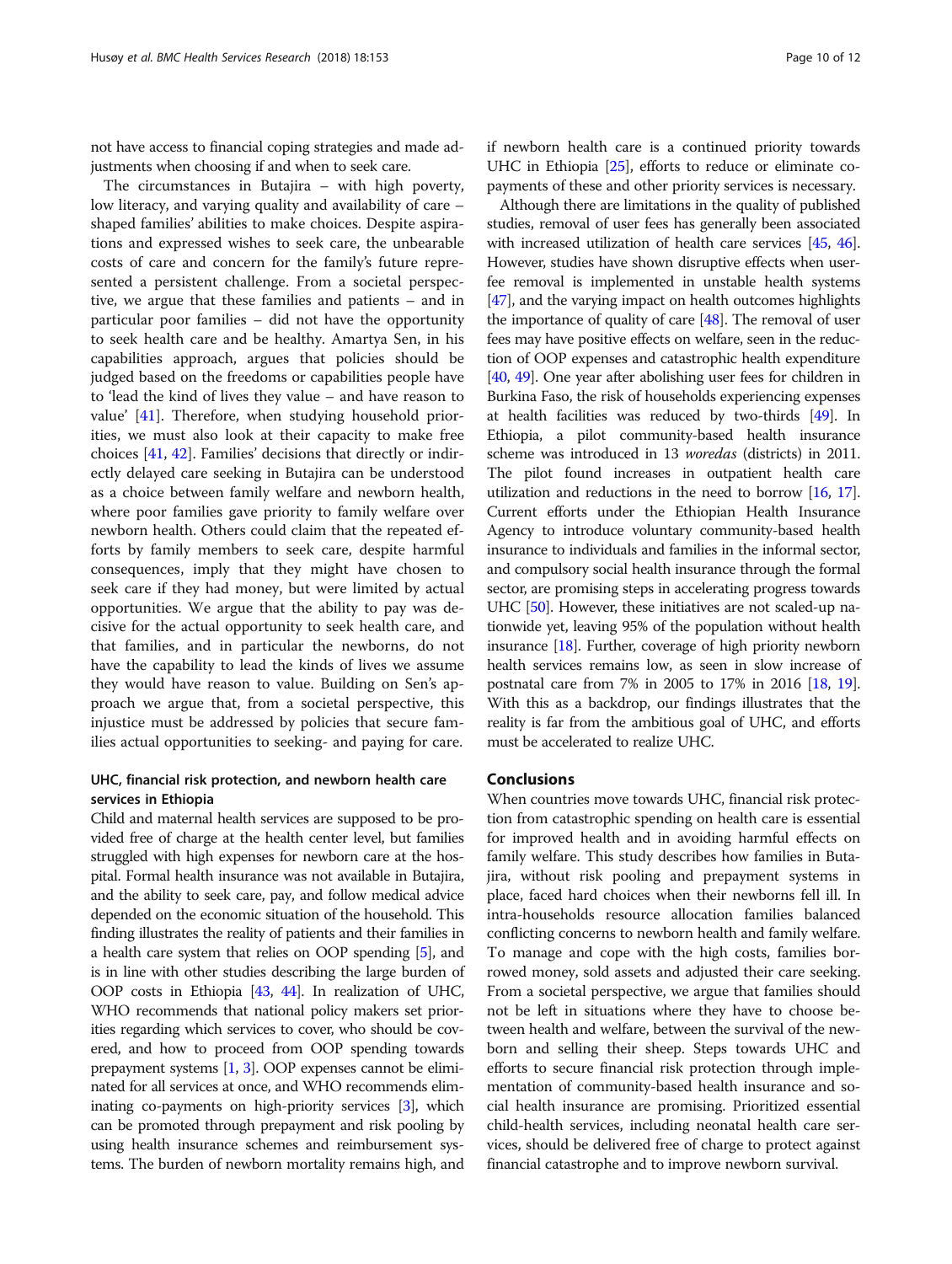## <span id="page-10-0"></span>Additional file

[Additional file 1:](https://doi.org/10.1186/s12913-018-2943-y) Interview and focus group guides. (PDF 299 kb)

#### Abbreviations

FGD: focus-group discussions; GDP: gross domestic product; IDI: in-depth interviews; OOP: out-of-pocket; PI: primary investigator; PPP: purchasing power parity; RA: research assistant; SDG: sustainable development goal; SSA: sub-Saharan Africa; UHC: universal health coverage; WHO: World Health Organization

#### Acknowledgements

We are grateful to all participants, who by sharing their stories made this study possible. We thank Butajira Rural Health Program for helpful assistance and facilitation in data collection. Finally, we wish to acknowledge Andrea Melberg, Ingrid Hoem Sjursen, members of the Global Health Priorities research group (University of Bergen), and 3 reviewers for their feedback and suggestions to improve the manuscript.

#### Funding

This study was funded by the University of Bergen, Norway and a grant from the Norwegian Research Council (Global Health Priorities 2020 project (project number 218694/H10)). The funders had no role in study design, data collection and analysis, decision to publish, or preparation of the manuscript.

#### Availability of data and materials

The data material cannot be made publicly available or available upon request in order to protect the identity of the participants of the study.

#### Authors' contributions

KHO, IM, OFN, MM and KMM developed the idea for the study. KHO, MG and MM collected the data. KHO analyzed the data in collaboration with IM, OFN, KMM, MM, and MG. KHO prepared the first draft of the manuscript. All authors read and approved the final manuscript.

#### Ethics approval and consent to participate

The study was approved by the Institutional Review Board of the College of Health Sciences, Addis Ababa University, Ethiopia, and by the Regional Ethical Committee, Helse Vest, Norway. Informed consent (written or by fingerprint) was obtained from potential participants after they had received information about the study, the opportunity to take part, and indication that participation was voluntary. In obtaining informed consent, participants were informed that it would not be possible to identify the participant and his or her family in the presentation of the results of the study.

#### Consent for publication

Not applicable.

#### Competing interests

The authors declare that they have no competing interests.

#### Publisher's Note

Springer Nature remains neutral with regard to jurisdictional claims in published maps and institutional affiliations.

#### Author details

<sup>1</sup>Department of Global Public Health and Primary Care, University of Bergen, P.O. Box 7804, 5020 Bergen, Norway. <sup>2</sup>School of Public Health, College of Health Sciences, Addis Ababa University, Addis Ababa, Ethiopia. <sup>3</sup>Centre for Intervention Science in Maternal and Child Health, University of Bergen, Bergen, Norway. <sup>4</sup>Harvard T.H. Chan School of Public Health, Harvard University, Boston, USA. <sup>5</sup>Department of Research and Development, Helse Bergen Health Trust, Bergen, Norway.

#### Received: 30 December 2016 Accepted: 19 February 2018 Published online: 02 March 2018

#### References

- 1. World Health Organization. The world health report 2010: health systems financing: the path to universal coverage. Geneva: world health Organization; 2010.
- 2. United Nations. Transforming our world: the 2030 agenda for sustainable development. vol. 2016. New York: United Nations; 2015.
- 3. World Health Organization. Making fair choices on the path to universal health coverage. In: Final report of the WHO consultative group on equity and universal health coverage. Geneva: World Health Organization; 2014.
- 4. World Health Organization. Out-of-pocket payments, user fees and catastrophic expenditure, vol 2017. World Health Organization; [http://www.](http://www.who.int/health_financing/topics/financial-protection/out-of-pocket-payments/en/) [who.int/health\\_financing/topics/financial-protection/out-of-pocket-payments/](http://www.who.int/health_financing/topics/financial-protection/out-of-pocket-payments/en/) [en/](http://www.who.int/health_financing/topics/financial-protection/out-of-pocket-payments/en/) [Accessed 18 Jun 2017].
- 5. Dieleman JL, Templin T, Sadat N, Reidy P, Chapin A, Foreman K, et al. National spending on health by source for 184 countries between 2013 and 2040. Lancet. 2016;387:2521–35.
- 6. McIntyre D, Thiede M, Dahlgren G, Whitehead M. What are the economic consequences for households of illness and of paying for health care in low- and middle-income country contexts? Soc Sci Med. 2006;62:858–65.
- 7. Xu K, Evans DB, Kawabata K, Zeramdini R, Klavus J, Murray CJL. Household catastrophic health expenditure: a multicountry analysis. Lancet. 2003;362: 111–7.
- 8. Leive A, Xu K. Coping with out-of-pocket health payments: empirical evidence from 15 African countries. B World Health Organ. 2008;86:849–56.
- Kruk ME, Goldmann E, Galea S. Borrowing and selling to pay for health care in low- and middle-income countries. Health Aff. 2009;28:1056–66.
- 10. Flores G, Krishnakumar J, O'Donnell O, van Doorslaer E. Coping with healthcare costs: implications for the measurement of catastrophic expenditures and poverty. Health Econ. 2008;17:1393–412.
- 11. Xu K, Evans DB, Carrin G, Aguilar-Rivera AM, Musgrove P, Evans T. Protecting households from catastrophic health spending. Health Aff. 2007;26:972–83.
- 12. Ethiopia Country profile. The World Bank Group, Washington, D.C.. 2016. <http://data.worldbank.org/country/ethiopia> [Accessed 25 Sept 2016].
- 13. Wang H, Naghavi M, Allen C, Barber RM, Bhutta ZA, Carter A, et al. Global, regional, and national life expectancy, all-cause mortality, and cause-specific mortality for 249 causes of death, 1980–2015: a systematic analysis for the global burden of disease study 2015. Lancet. 2016;388:1459–544.
- 14. McIntyre D, Meheus F, Røttingen J-A. What level of domestic government health expenditure should we aspire to for universal health coverage? Health Economics, Policy and Law. 2017;12(2):125–37.
- 15. Federal Democratic Republic of Ethiopia Ministry of Health. Ethiopia's fifth national health accounts; 2010/2011. Addis Ababa: Ethiopia: Federal Democratic Republic of Ethiopia Ministry of Health; 2014.
- 16. Mebratie AD, Sparrow R, Yilma Z, Abebaw D, Alemu G, Bedi A. Impact of Ethiopian pilot community-based health insurance scheme on health-care utilisation: a household panel data analysis. Lancet. 2013;381(Suppl 2):S92.
- 17. Yilma Z, Mebratie A, Sparrow R, Dekker M, Alemu G, Bedi AS. Impact of Ethiopia's Community Based Health Insurance on Household Economic Welfare. The World Bank Economic Review. 2015;29(Suppl\_1):S164–S73.
- 18. Central Statistical Agency (CSA) [Ethiopia] and ICF. Ethiopia Demographic and Health Survey 2016. In: Addis Ababa, Ethiopia, and Rockville. Maryland, USA: CSA and ICF; 2016.
- 19. Central Statistical Agency (CSA) [Ethiopia] and ICF. Ethiopia Demographic and Health Survey 2011. In: Addis Ababa, Ethiopia, and Rockville. Maryland: USA: CSA and ICF. p. 2011.
- 20. Wang H, Bhutta ZA, Coates MM, Coggeshall M, Dandona L, Diallo K, et al. Global, regional, national, and selected subnational levels of stillbirths, neonatal, infant, and under-5 mortality, 1980–2015: a systematic analysis for the global burden of disease study 2015. Lancet. 2016;388:1725–74.
- 21. World Health Organization Infant, Newborn, vol. 2016: World Health Organization; 2016. [http://www.who.int/topics/infant\\_newborn/en](http://www.who.int/topics/infant_newborn/en) [Accessed 12 Oct 2016].
- 22. Liu L, Oza S, Hogan D, Perin J, Rudan I, Lawn JE, et al. Global, regional, and national causes of child mortality in 2000–13, with projections to inform post-2015 priorities: an updated systematic analysis. Lancet. 2015;385:430–40.
- 23. Bhutta ZA, Das JK, Bahl R, Lawn JE, Salam RA, Paul VK, et al. Can available interventions end preventable deaths in mothers, newborn babies, and stillbirths, and at what cost? Lancet. 2014;384:347–70.